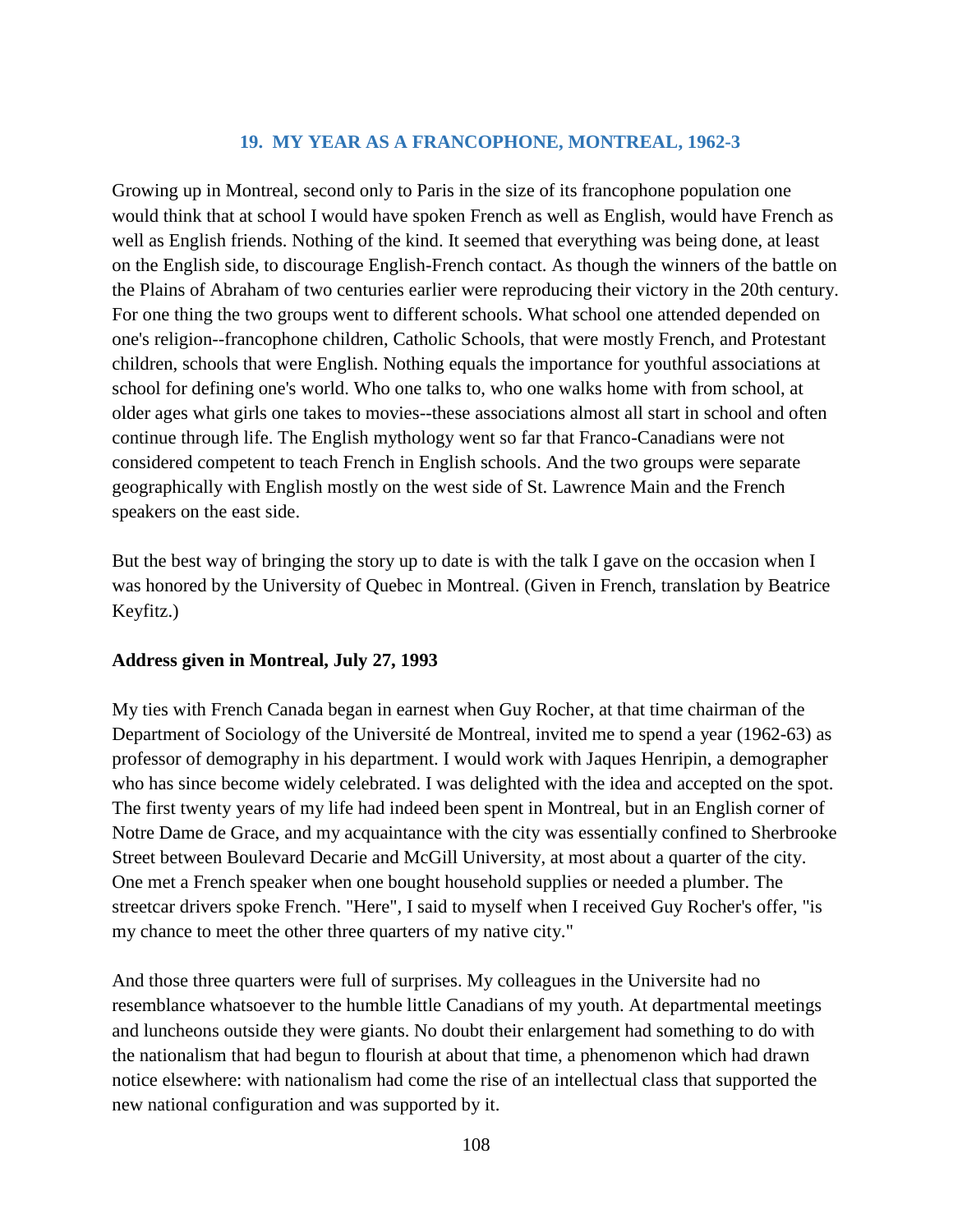But this was only the dawn of the nationalist movement. We were still in an intermediate condition--when an English speaker joined a francophone group the language changed. It was preferable to discommode ten French speakers rather than one anglophone. The anglophone was courteous; he expressed regret for his incapacity, but he did not regret it enough to learn French.

The new pride of the francophones--at least when they were among themselves--was only the first of the surprises than awaited me. I had thought that given the diminution of anglophone influence the Province would seize the occasion to orient themselves even more towards church and family, towards all that belonged to the past, as was suggested by their watchword: "Je me souviens." The little farms along the roads and rivers would once again be the heart of their economic life. Quite the contrary: they were turned towards the future--towards technics, towards industry. They were open to the outside world, and especially towards France, which until then had often seemed too little Catholic if not atheistic.

But how to run their affairs without anglophone capital and managers? Business would surely be in trouble. For years the anglophones had stressed how they were needed for the division of labor in the province. But in fact under francophone management business experienced an expansion as never before.

Education also saw an unforeseen growth in quality and importance, at least unforeseen by me. The old system tended to form a thin layer of elites who boasted less of their utility than of their elegance. Under the banner once more of nationalism the system grew enormously. We witnessed the creation of CEGEPs, of new universities, among them the Université of Quebec, the host of today's ceremony.

As I have said, I was invited to Montreal to teach demography, but in fact it is I who have benefited from instruction--on how modernization takes place, on the link between modernization and nationalism, and on the role of language in these two movements.

During the past ten years I have watched Quebec, of necessity from Europe, and above all through French television. What I have noticed is the rapid evolution of a new culture which is not the metropolitan culture of France, but which is respected for its distinct qualities. When one listens to the news or a film about French Canada, one recognizes that it is not France, that it is not inferior or superior to France, but simply different.

But I realize that I am saying things that you undoubtedly know better than I. It is left to me to thank you from the depths of my heart for having invited me to become a member of the Université of Quebec.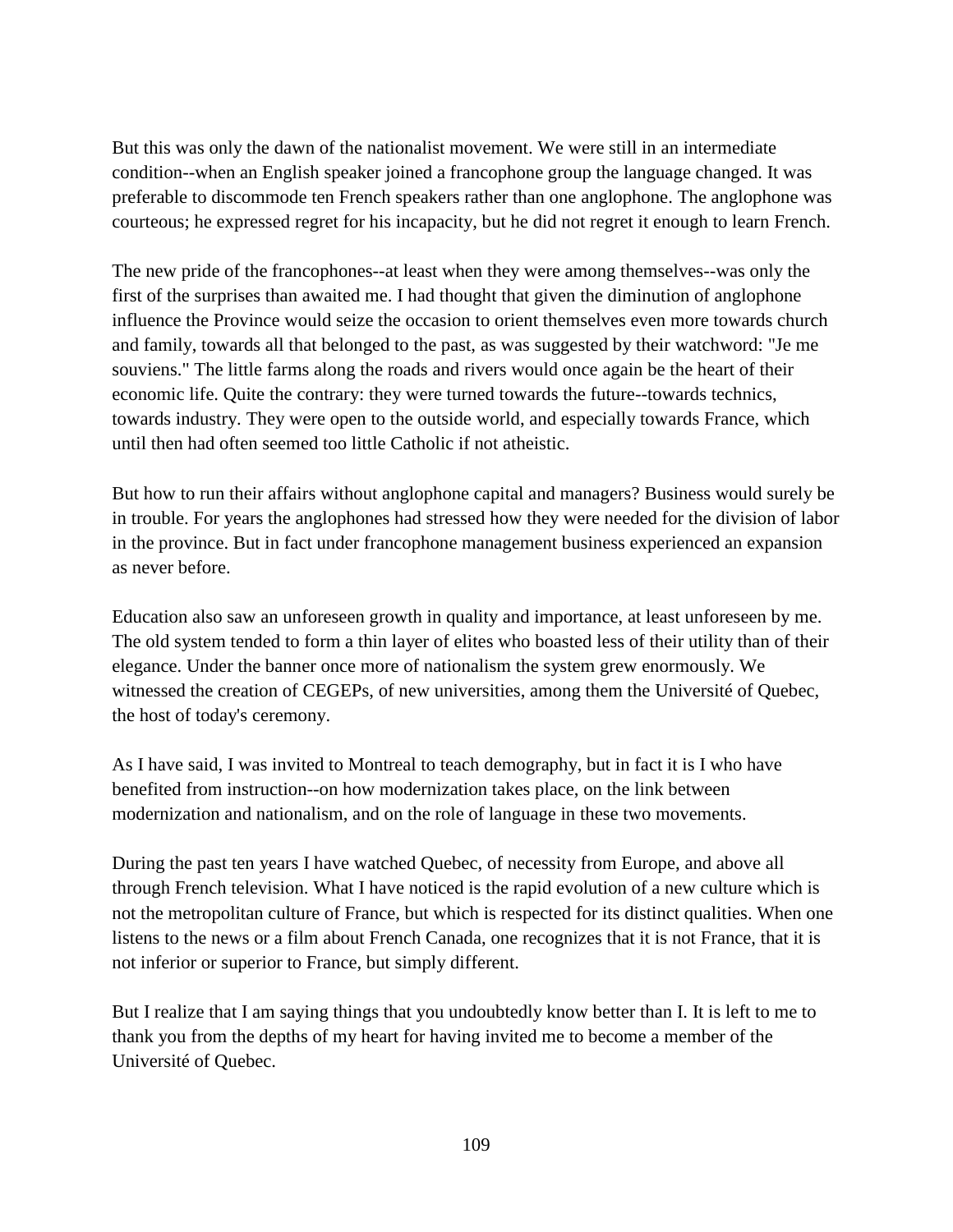Growing up in Montreal, second only to Paris in the size of its francophone population, one would think that at school I would have spoken French as well as English, would have French as well as English friends. Nothing of the kind. It seemed that everything was being done, at least on the English side, to discourage English-French contact. As though the winners of the battle on the Plains of Abraham of two centuries earlier were reproducing their victory in the 20th century. For one thing the two groups went to different schools. What school one attended depended on one's religion--francophone children, Catholic Schools that were mostly French, and Protestant children, schools that were English. Nothing equals the importance for youthful associations at school for defining one's world. Who one talks to, who one walks home with from school, at older ages what girls one takes to movies--these associations almost all start in school and often continue through life. The English mythology went so far that Franco-Canadians were not considered competent to teach French in English schools. And the two groups were separate geographically with English mostly on the west side of St. Lawrence Main and the French speakers on the east side.

And what doesn't start in school starts in the neighborhood. In Notre Dame de Grace, notwithstanding the name, the neighbors were mostly English. (I remember the New Yorker having itself a good time with the Notre Dame de Grace Kosher Meat Market, that I did not find in any way anomalous, "Notre Dame de Grace" being simply the (never translated) name of the ward.)

I did my personal best from a very early age to overcome the drawback of the (artificial, one might say contrived) monolingual culture I was living in. La Presse came into the house when I was a boy and I looked at it and picked out the words I recognized. I remember my father's spoken French as pretty good. Later I read French books, often going down to Sherbrooke Street East, to Lafontaine Park, to borrow books from the French library there. But no amount of reading could match speaking French in a living context.

Then I went to Ottawa, which was largely anglophone, except that the hiring rules of the Civil Service Commission did permit the entry among my associates of a man by the name of Rochon, and especially of Raymond Lewis. Lewis, notwithstanding his name was thoroughly Francophone, and we met often for dinner with him and his charming wife. And Edgar Gallant, a young diplomat living in Hull, and his wife with whom Beatrice and I more than once dined.

Among the books that I knew was Everett Hughes French Canada in Transition. Hughes was on the faculty at the University of Chicago when I had my year there as a graduate student. He had chosen Drummondville for the classic study of the social effects of industrialisation. I attended classes by Everett in 1942-3 and was glad to catch up him and his wife Helen when I came to Harvard and Everett, having retired from Chicago, taught at Boston College.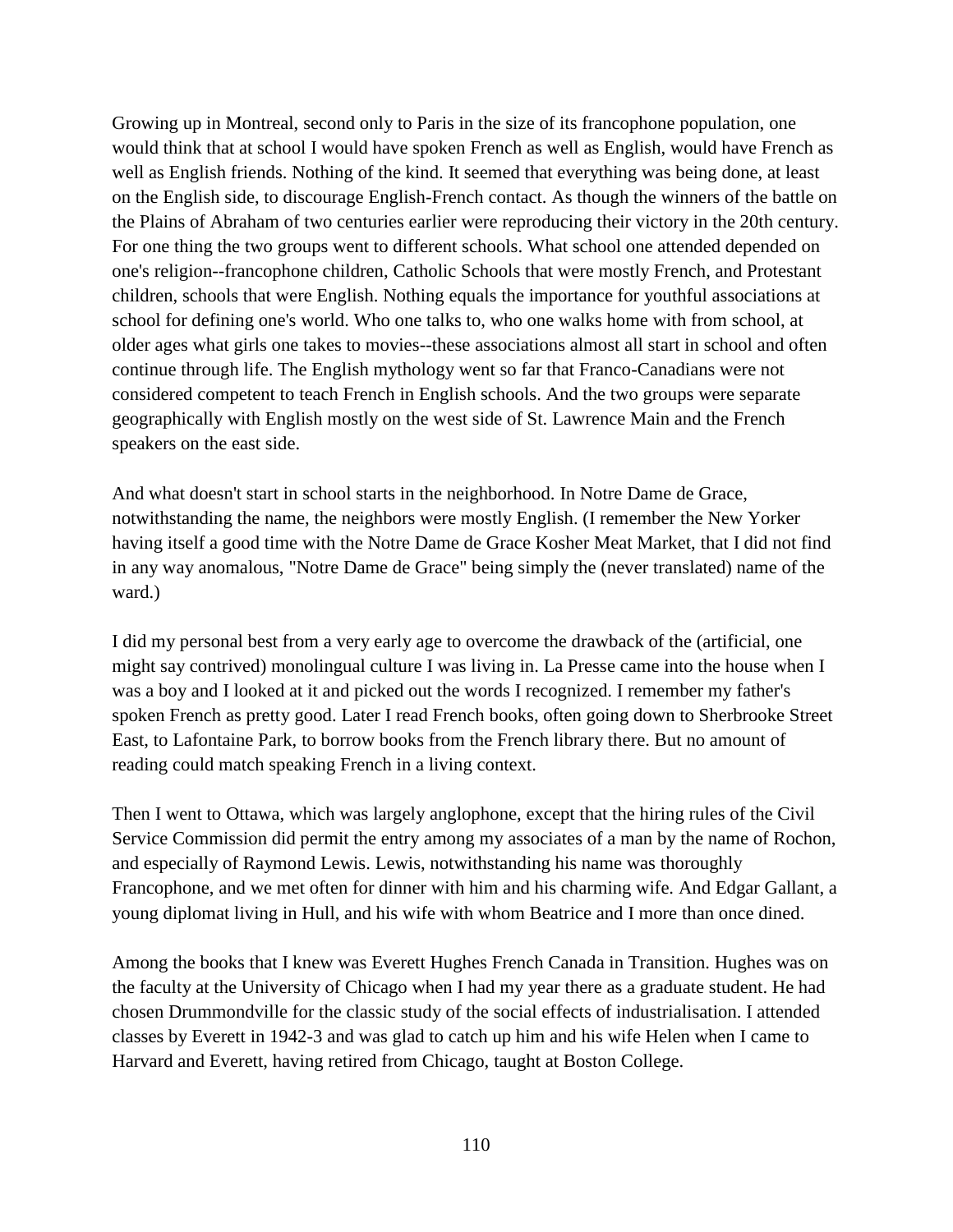But the climax of my acquaintance with French Canada came with an offer of appointment of a year at the Universite de Montreal Department of Sociology. It came from Guy Rocher, sanctioned by Doyen Garigue, and promoted by Jacques Henripin, a polished demographer, student of Alfred Sauvy at the INED in Paris, the world's best known institution of demographic research. I knew Jacques when he was a beginning college teacher, and I have kept in touch right up to the present time.

I was overjoyed when the University of Toronto gave me leave after just three years of service. We rented an apartment on Maplewood Avenue just opposite the U. de M. took our Barby and Robert, and moved in.

The year was no less happy than I had anticipated. I had brilliant colleagues--not so much in their research publications, which were less than plentiful, but in their talk. It was almost as though Jacques Dofny, Denis Szabo, Jacques Henripin, Guy Rocher, Marcel Rioux published orally, in talks with colleagues. An outstanding member of the Department was the Abbe Norbert Lacoste, whom Beatrice and I came to admire enormously, A selfless man, Norbert, distressed by the fewness of recruits to the Church in this materialistic age and was doing his best to fill the gap with older men who would perform some of the functions of the clergy part time--what a change from when the smartest boys of each village were candidates for the priesthood.

A great company these, and when they assembled for lunch in a local restaurant the conversation was brilliant. They did not all love one another, but when someone attacked it was not with a bludgeon, but with a rapier. They expressed their opposition to some outrageous assertion (perhaps by myself) not with brusque denial but with irony and wit.

I remember one day on which the faculty assembled for lunch. The separatists had blown up a mail box the previous night, and we talked about the incident. Dofny, a Belgian, and Szabo, a Hungarian, said "Great, this will help you get your freedom." But the idea of getting freedom by violent means, familiar enough in Europe, struck us Canadian-born, French speaking as well as English, as repulsive. What entered all our minds without anyone saying was that freedom obtained by violence would most likely be followed by a regime of violence. And few Canadians are ready to welcome a regime of violence.

The U. de M. campus was on the other side of Mount Royal from McGill. But between the two campuses there was little communication. No surprise to one who was brought up in Montreal, a situation that I understand has changed in the years since I last visited. Hiring across the anglophone-francophone boundary has become more common than it then was.